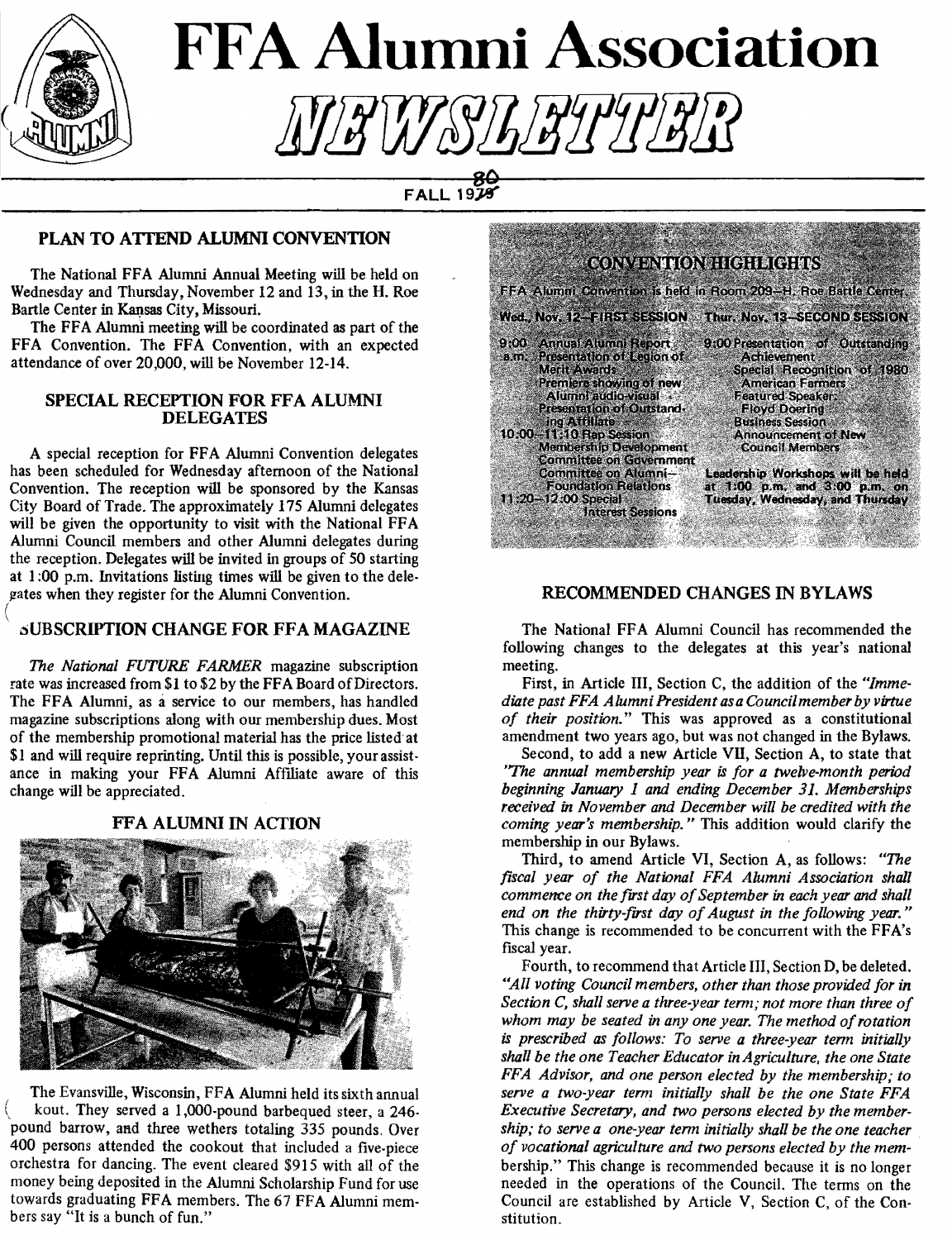### WELCOME NEW LIFE MEMBERS

The prestigious roster of Life Members continues to grow. As a Life Member you may designate that, upon your death, the \$100 lifetime dues be presented as a memorial seholarship to an FFA member In a chapter or state of your choice, or as a permanent trust for the FFA Alumni. For those Life Members who do not designate otherwise, their \$100 will automatically be designated to the permanent trust fund as a memorial to the Life Member upon his/her death. As a Life Member you will receive a special Life Membership card, Life Membership certificate, and lifetime subscription to The National FUTURE FARMER magazine. Why not join this list of over 2,340 Life Members by sending your one-time fee of \$100.

Drew S. Fishman Margate, New Jersey Tom Rogers Clinton, Illinois Wilma Moore Hooker, Oklahoma Glenn See Clinton, Mississippi Brad Bremer Metropolis, Illinois Michael A. Ewing Winchester, Virginia<br>John J. Cecchini Willimantic, Connecticut Ken Gibson Kewanee. Illinois Matha L. Hunsicker McLean, Virginia John J. Cecchini Willimantic, Connecticut Ken Gibson Kewanee, Illinois Matha L. Hunsicker Mclean, Virginia Roger Brisson Mansfield Center, Connecticut John Cozart Collinsville, Oklahoma Gene R.Wissengurg Newman Grove, Nebraska<br>David Post Andover, Connecticut Gerald Brawen Collinsville, Oklahoma John A. Griffin Selah, Washington David Post Andover, Connecticut Gerald Brewen Collinsville, Oklahoma John A. Griffin Selah, Washington Robert Post Andover, Connecticut Cecil Cox Owasso, Oklahoma Mark Craven Everett, Washington Glen Staebner Lebanon, Connecticut G. T. Moody Collinsville, Oklahoma Ezekiel Wolfe New Straitsville, Ohio James Mackey Lebanon, Connecticut R. A. Cottingin Collinsville, Oklahoma Stephanie Hoover Junction City, Ohio Frank Rodgers Castleford, Idaho John 0. Hall Ill Duck River, Tennessee Steve E. Watkins Salem, Missouri James R. Keck Clinton, Missouri Mark Avent Whiteville, Tennessee Shirley A. Jones Mexico, Missouri Joe Joyner Humboldt, Tennessee Steven R. Keim Mt. Home, Idaho Kent Krause Alden, Iowa Scott Aldridge Salisbury, North Carolina Bill Howerton Alex, Oklahoma Ray E. Davison Vergennes, Vermont<br>Stank C. Corriher Landis, North Carolina Jerry Taylor Alex, Oklahoma James White Stillwater, Oklahoma<br>James H. Corrihe Frank C. Corriher Landis, North Carolina Jerry Taylor (Alex, Oklahoma James White Stillwater, Oklahoma Jerry Taylor<br>James H. Corriher Mooresville, North Carolina Jerry Williams Alex, Oklahoma Dorance Rausch Marysville, Ohi James H. Corriher Mooresville, North Carolina Jerry Williams Alex, Oklahoma Dorance Rausch Marysville, Ohio Oscho Deal China Grove, North Carolina Roy Carey Boise City, Oklahoma Denis Kafka Denmark, Wisconsin China Grove, North Carolina China Boy Carey Boise City, Oklahoma Denis Kafka Denmark, Wisconsin<br>Walter Goodman China Grove, North Carolina Boyd Stevenson Ft. Gibson, Oklahoma Kevin Keith Denmark, Wisconsin<br>Lee Goodnight Ch Lee Goodnight China Grove, North Carolina Raymond Cockrum Guthrie, Oklahoma Leonard Seiner Denmark, Wisconsin Martin Miller Salisbury, North Carolina Robert Riddle Hennessey, Oklahoma Anne Zalabsky Owen, Wisconsin Henry Goodnight China Grove, North Carolina Lois Goodman Mannford, Oklahoma John P. Mundt Meridian, Idaho Meridian, Idaho<br>John M. Pope Maiden, North Carolina Margaret Goatcher Mannford, Oklahoma Johnny F. Jumper Ripley, Mi John M. Pope Maiden, North Carolina Margaret Goatcher Mannford, Oklahoma Johnny F. Jumper Ripley, Mississippi John Erickson Darien, Wisconsin Otis Oliphant Norman, Oklahoma Daniel Hanson Parkers Prairie, Minnesota Douglas P. Daley Mesa, Arizona Pat Zimmerman Skiatook, Oklahoma Elrah Eastin Tuscola, Illinois Charles Warner **Waverly, Nebraska Bob Evans Tecumseh, Oklahoma** George E. Magnochi Bothell, Waverly, Nebraska Bob Evans Tecumseh, Oklahoma Ray Meenach<br>Mark Voss Thell, Mark Voss Densmore, Kansas R. E. Woods Wayne, Oklahoma Mark Voss Censillon Control Constitution Constitution and Mark Voss Valleyford, Washington Wark Valleyford, Washington Wayne, Oklahoma Ray Meenach Valleyford, Washington William Christ Washington Washington Wavne, Oklahoma

# FFA-FFA ALUMNI TRIP TO JAPAN 1980 NATIONAL FFA ALUMNI COUNCIL

A travel seminar to Japan has been scheduled for departure Floyd Doering, Pres. . on November 16 of this year. This once-in-a-lifetime ten-day trip is scheduled to help the future Farmers of Japan celebrate their 30th Anniversary at their Convention in Tokyo. The trip will include sights of ancient Japan as well as visits to the Hokkaido area which is Japan's leading agricultural area. The departure from San Francisco on Sunday, November 16, and arrival back in the USA on Thursday, November 27, will mean ten full days of excitement. All transportation, hotels, breakfast and dinner each day, FFJ Convention registration, health and accident insurance, ground sightseeing costs, tips, taxes, and English-speaking guide are included in the tour price. of an estimated \$1,925. Reservations should be made as soon as possible by contacting the FFA International Department. Phone (703) 360-3600.

Wayne, Oklahoma

Box 466

99022

State Dept Public Instr 125 S. Webster Street Madison, WI 53702 Phyllis Sokolosky, VP Box 8<br>Owasso, OK 74055 Past Nat'l FFA Pres Winchester, VA22601 Owasso, OK 74055 1905 Rt. 322 *(* 

East Orwell, OH44034 Arthur Kurtz<br>Odell Miller, Past Pres East Orwell, OH44034 arthur Kurtz<br>Ohio State Univ Layton G. Peters Madison WI 537 Ohio State Univ Layton G. Peters Madison, WI 53713

Harold D. Lineberry Robert H. Holloway 1015 Percy Warner Rt. t, Box 141 Nashville, TN 37205 Dr. O. S. Gilbertson

302 Agric Hall E Campus Univ Nob Lincoln, NE 68583

Eldon E. Witt State FFA Ex Sec Roanoke, IL 61561 Phillip Alampi  $R$ ,  $R$ ,  $1$ ,  $B$ ox; Pennington, NJ 08534 Doug Rinker, FFA Pn Mark Sanborn Route 2, Box 44<br>Past Nat1 FFA Pres Winchester, VA 22601

2120 Fyffe Road 605 North Highland Columbus, OH 43210 New Ulm, MJil 56073 Byron Rawla

National FFA Advisor<br>P. O. Box 15160<br>Alexandria, VA 22309

Robert W. Cox P.O. Box 15160 Alexandria, VA22309

> NONPROFIT ORG U. *S.* POSTAGE PAID PERMIT NO. 143 ALEXANDRIA, VA.

> > $\left(\right)$



### **FFA Alumni Association**

P. 0. Box 15058 Alexandria, Virginia 22309



PLEASE FORWARD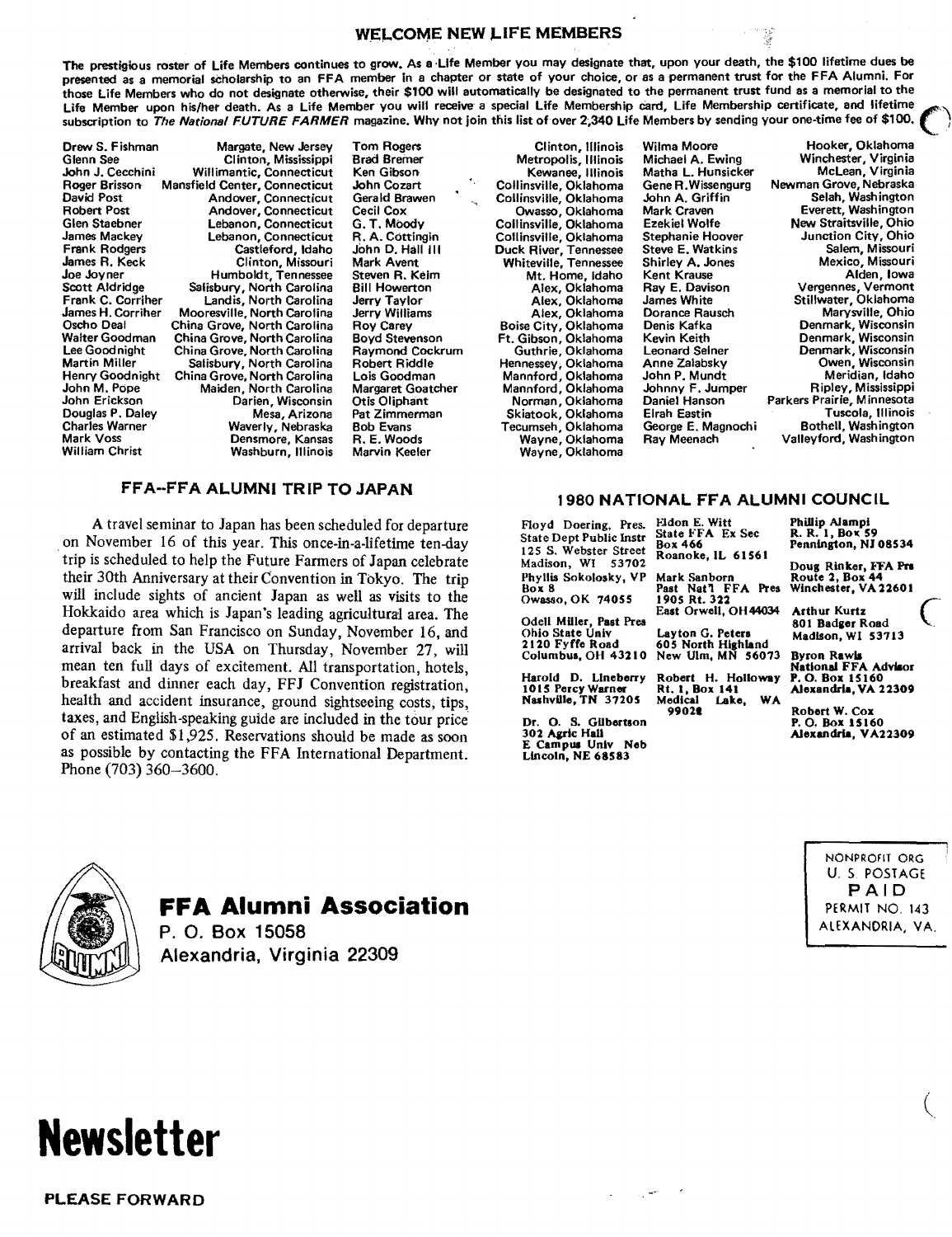# **BALLOT**

### NATIONAL FFA ALUMNI COUNCIL

In accordance with the Constitution and By-Laws of the National FFA Alumni Association, members of the FFA Alumni Council shall be elected by mail vote of the membership. The Council members for the Central and Western Region positions will be elected in 1980 for a three-year term. The candidates marked on the Official Ballot were selected by a Nominating Committee.

*(Vote for one candidate from each Region. Ballots improperly marked are invalid.)* 

### WESTERN REGION



### JACK KINYON-CASTLEFORD, IDAHO

Jack graduated from Castleford High School and attended the University of Idaho. After military service he worked for three years as a civil engineer in California and Idaho. He has been a successful farmer and land developer for the past 20 years. As an FFA member, he served as State Reporter. He is a charter FFA Alumni member. He has served as Idaho FFA Alumni Vice-President and President. Currently he is Director of the Idaho Alumni and Managing Editor of the *Idaho Future Farmer,* which is published by the FFA Alumni. He is a member of the Elks, Director of Buhl Highway Department, and served two terms on the Castleford School Board. He and wife Norma have been married 22 years and have three sons.



 $\big($ 

D

D

( ~

### LAVERNE R. NELSON-GRAHAM, WASHINGTON

La Vern has served as a kindergarten teacher, presently as a substitute teacher, and is the mother of five children. All five children were chapter officers and have received their State FF A Degrees; three were State FFA Officers. She presently has four sons in college with all majoring in agriculture. LaVern states she was not an FF A member because she was born too soon, but has been actively involved in support for the past nine years. She is President of the Washington FFA Alumni and is active with the State FFA Foundation. She has served as local PTA President, Music Booster President, Church Board Secretary, Parents Club President, County and Community Fair Board Secretary, and a 4-H Leader.

#### CENTRAL REGION





### JOHN DANIEL LEHMANN (DAN)-SA VOY, ILLINOIS

Dan graduated from Missouri Military Academy and Pleasant Plains High School in Illinois. He is a graduate of Sangamon State University, University of Illinois, and presently a Ph.D. candidate from the University of Illinois. Dan was State FF A President in 1968-69 and National President in 1970-71. He assisted with the formation of the FFA Alumni. He has served as a life insurance salesman with Metropolitan Life Insurance Company and was the leading salesman in the company's "Family Security Analyst" program. He also was a sales manager and on the home office product planning staff of Metropolitan. He is presently on a half-time appointment as assistant to the Dean, College of Agriculture at the University of Illinois.

### KENNETH G. SEERING-DENMARK, WISCONSIN

He is a graduate of Wisconsin State University-River Falls, and has advanced work from the University of Minnesota. He was a vocational agriculture teacher and FFA advisor for 12 years at Denmark. During his years of teaching, the Denmark Chapter won 12 National Gold Emblems in Safety, BOAC, and Chapter Contest. He presently is salesman of Denmark (U:I.) Farm Equipment Company. Ken is on the State Alumni Council and is a Life Member. He has won six straight Legion of Merit Citations, and is President of the Denmark FFA Alumni with 445 active members. He has helped start 12 new Alumni affiliates, and has served as President of the Lions Club, is a Sunday School teacher, and presently is Superintendent of Our Savior's Lutheran Church School. He is married and has two boys and one girl.